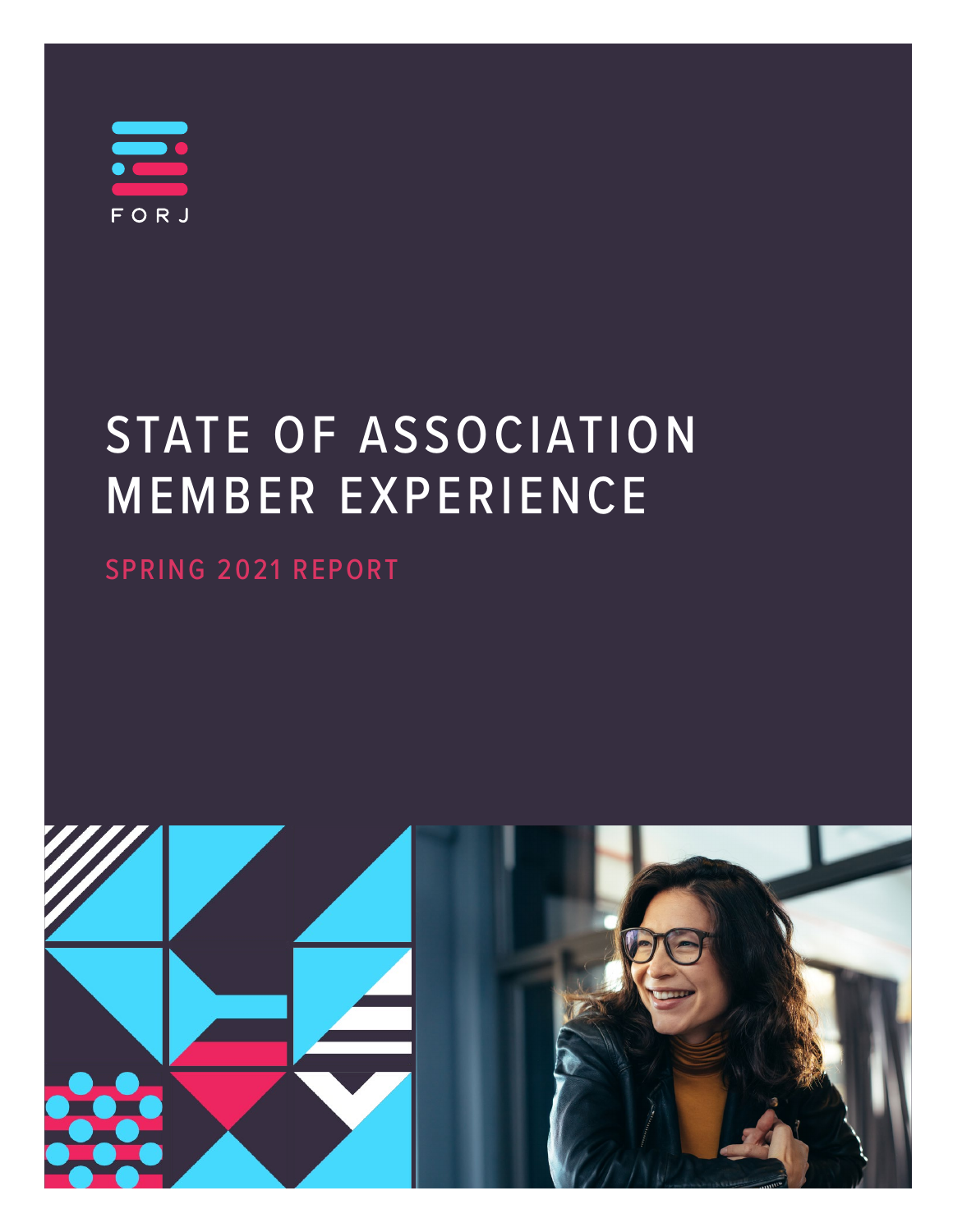# INTRO

**Annual conferences have long-been the cornerstone of association member engagement. As planners prepare to welcome attendees back to in-person events in a post-pandemic world, it's the right time to reassess your approach to member engagement. Are in-person events still what your members want? How might they respond to more frequent virtual events?** 

**Forj, a leading virtual events and member experience platform for associations and professional community organizations, surveyed virtual event attendees from the United States and Canada, including members of professional associations, in spring of 2021.** 

**The findings are collected in this paper to help professional associations understand what their members are expecting from their leadership in 2021 and beyond.**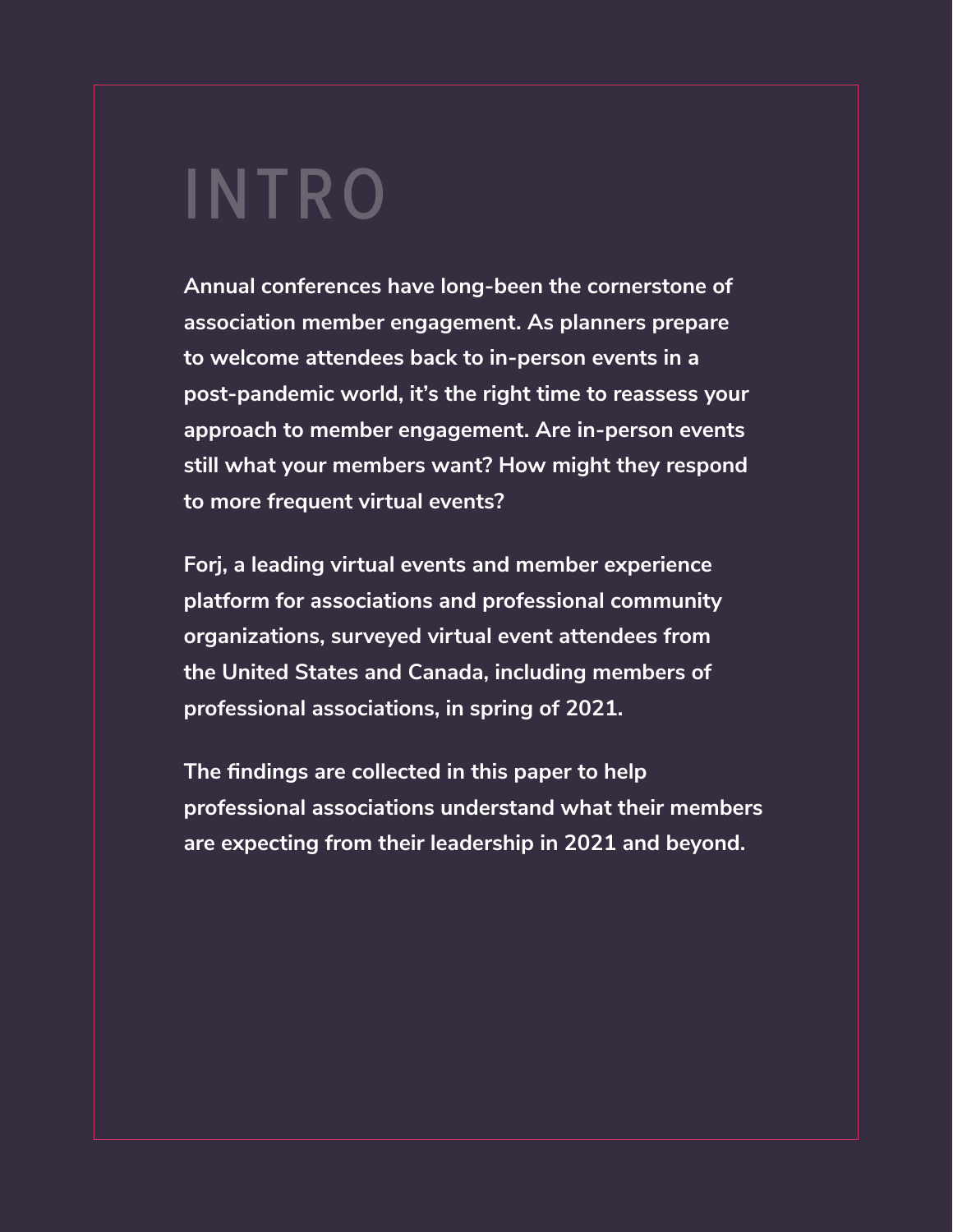### ABOUT THE SURVEY

**Forj, a leading virtual events and member experience platform for associations and professional community organizations, surveyed 3,772 virtual event attendees from the United States and Canada, including 1,779 who are members of professional associations, in April and May of 2021.** 

This report will provide you with actionable data and ideas to strengthen your member experience and event marketing strategies for the remainder of 2021 and beyond, including:



Association member engagement levels, which are better than association leaders expected them to be



Insights on where to invest resources to reach members and prospective members more effectively (e.g., member community platforms vs. social media)



Actionable intelligence on members' event priorities, satisfaction drivers and intention to participate in virtual, hybrid and in-person events this year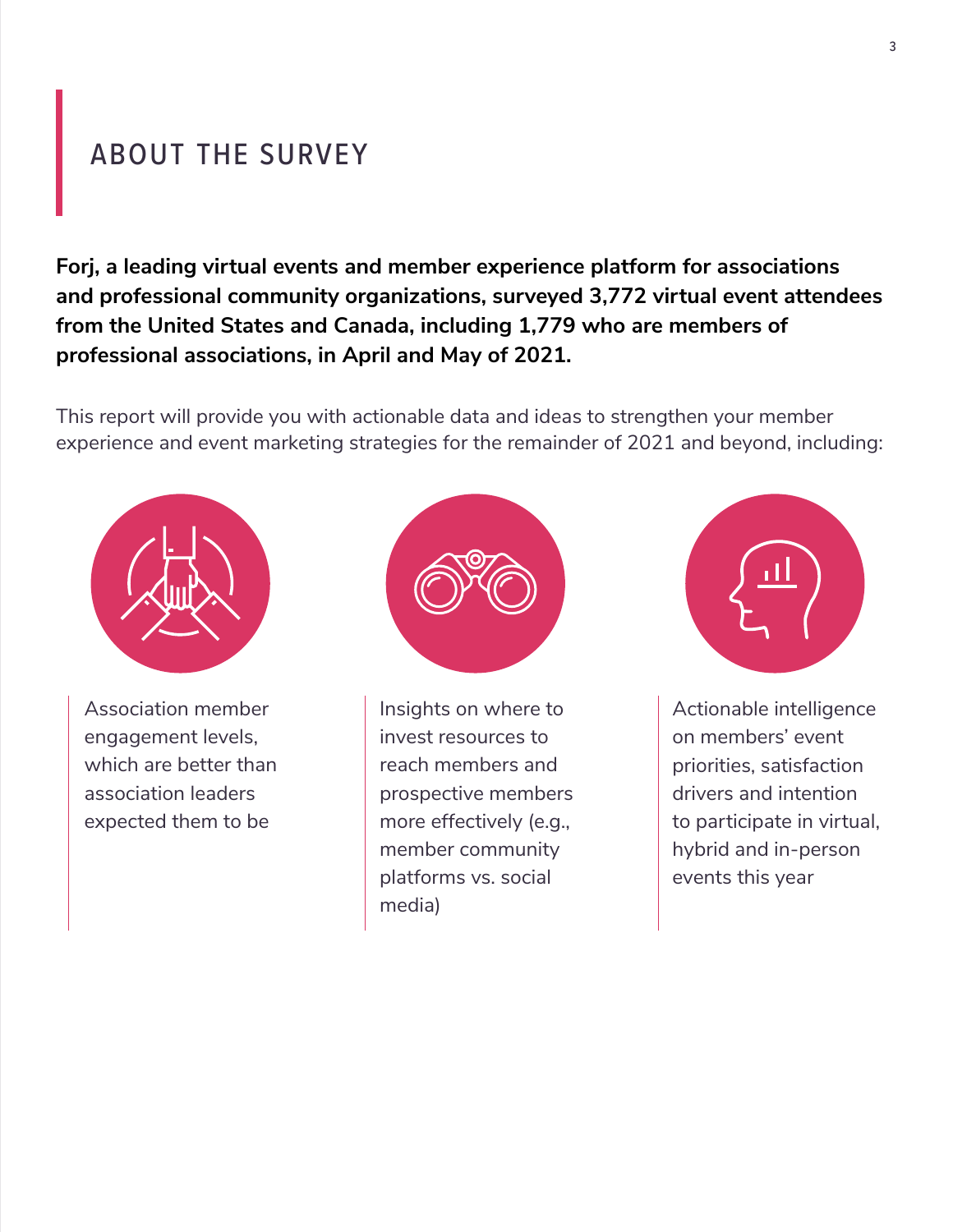### SHIFT TO A DIGITAL-FIRST MEMBER EXPERIENCE STRATEGY

Key Takeaways to improve member recruitment, engagement and retention

**95-96% of both association members and non-members rely on virtual events/ webinars, online platforms and social media for their industry knowledge and professional networking.**  It's clear from this data that a digitalfirst member engagement strategy will be more effective for associations than the legacy focus on an annual conference as the primary member engagement tool.

To strengthen member engagement, create a more personalized digital user experience aligned with their interests and preferences.

To convert non-members who consume your content into members, develop targeted campaigns, a dedicated recruitment content strategy and sales funnels.

A strong and consistent social media strategy can improve member recruitment and member engagement as it is already a preferred channel for networking with peers and obtaining industry knowledge.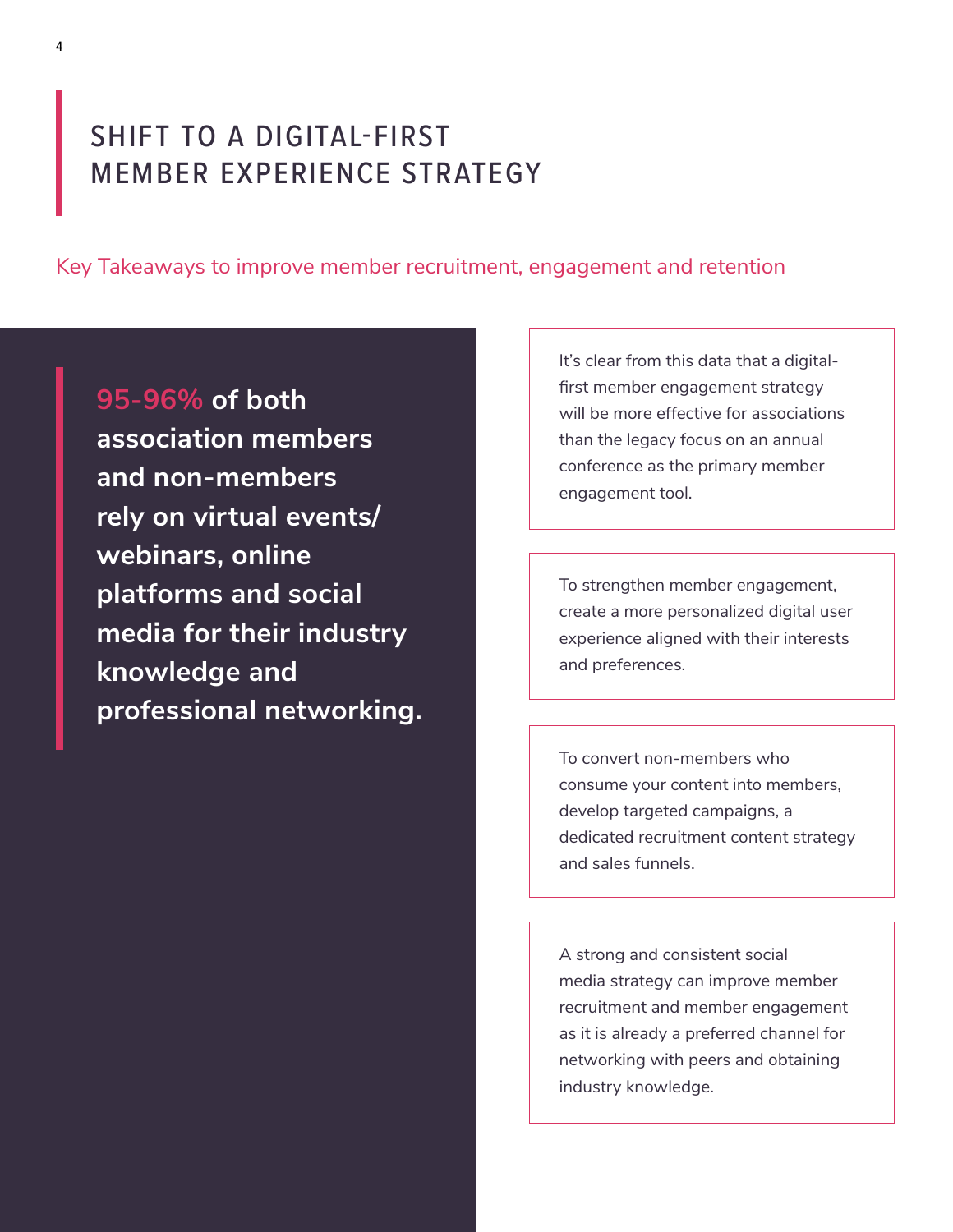### WHERE TO REACH CURRENT AND NEW MEMBERS

Industry association community platforms are the primary information source for association members (38%), but they are also a go-to resource for non-members (24%) seeking knowledge.

Social media is a dominant resource for both members (20%) and non-members (30%).

Trade media are only viewed as a primary resource by 15% of members and nonmembers.

### **Only 4-5% of**

**respondents said they rely on an annual conference or other in-person events for learning and networking.** 

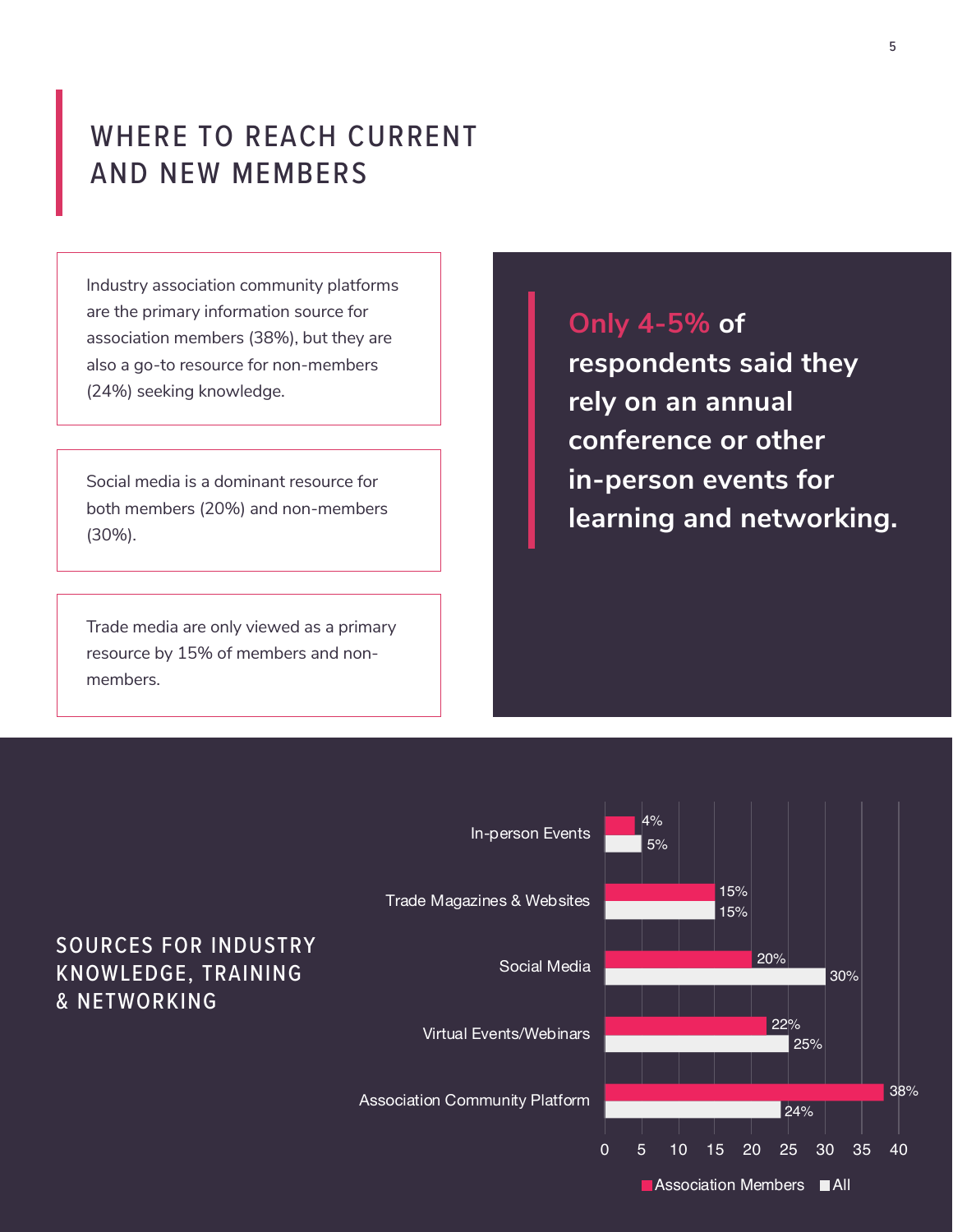## ASSOCIATION MEMBERS READY FOR 2021 EVENTS

- 72% of all survey respondents said they will return to physical events in 2021, as will 70% of association members.
- 62% of association members and 66% of all survey respondents will attend even more virtual events/webinars this year than last.
- 80-81% of both groups said they are, or may be, open to hybrid events this year.

**Virtual events are here to stay, even when inperson events return**



Will Return to Physical Events in 2021

Will Attend Even More Virtual Events in 2021



Open to Hybrid Events in 2021

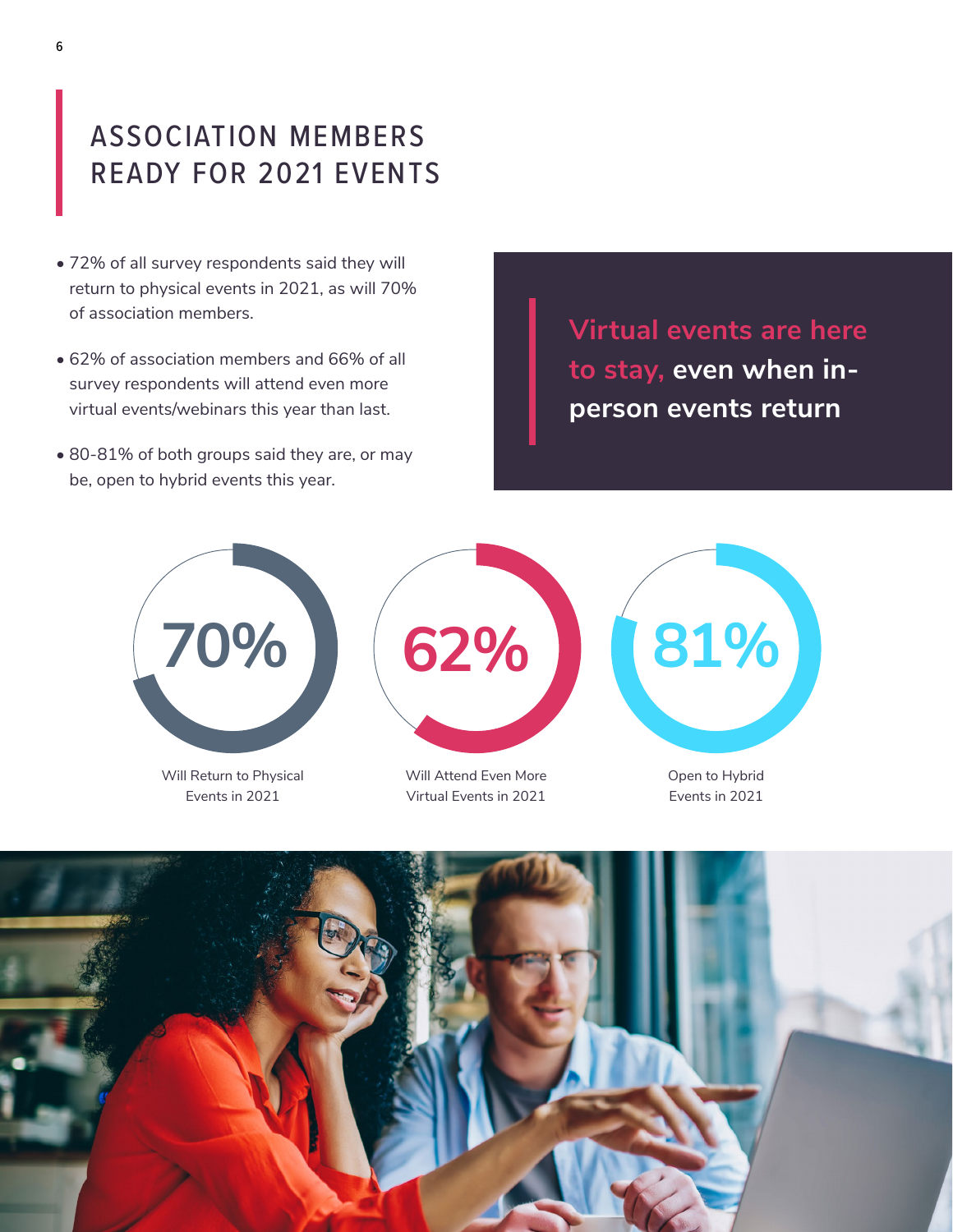## ASSOCIATION MEMBERS ATTEND FEWER EVENTS THAN THEIR PEERS

#### Holding more frequent events is key to improved ROI

- Association members are much less likely to attend 4 or more physical or virtual events per year than their peers.
- Many associations only offer a few events per year, as their annual conference consumes most of staff resources.
- More frequent events should increase member engagement and ROI



#### FREQUENCY OF EVENT PARTICIPATION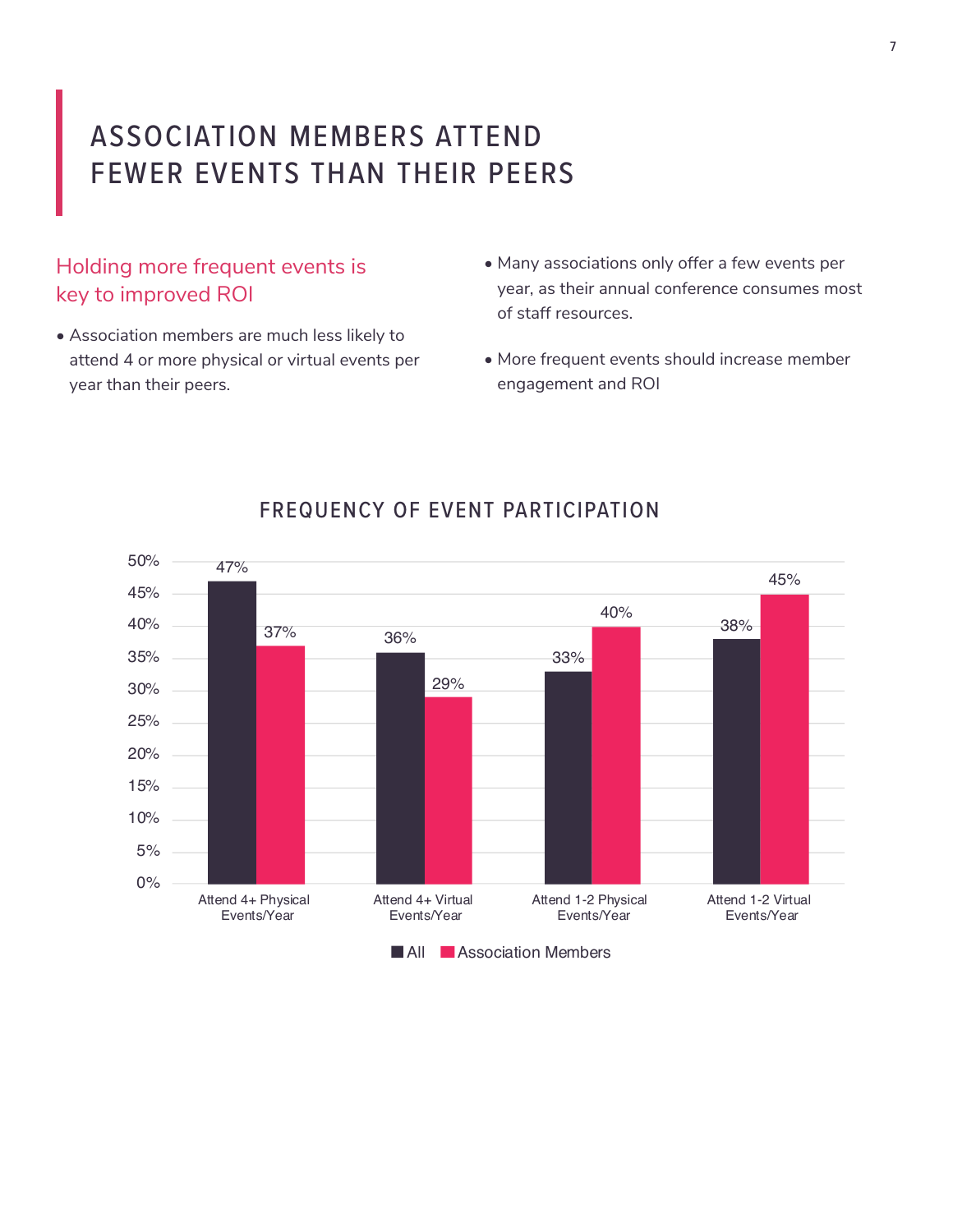### MOST IMPORTANT ASPECTS OF EVENTS

**Survey respondents were asked to rank in order of importance various aspects of both physical and virtual events. The priorities were consistent across both types of events and for both association members and their peers.** 

Interestingly, these priorities changed when we asked them later in the survey about their satisfaction with recent events they participated in, and about their concerns regarding attending in-person events in 2021. We view this initial priority list as the reasons why they initially choose to attend or not attend events. Read on to learn more specifics about attendee priorities

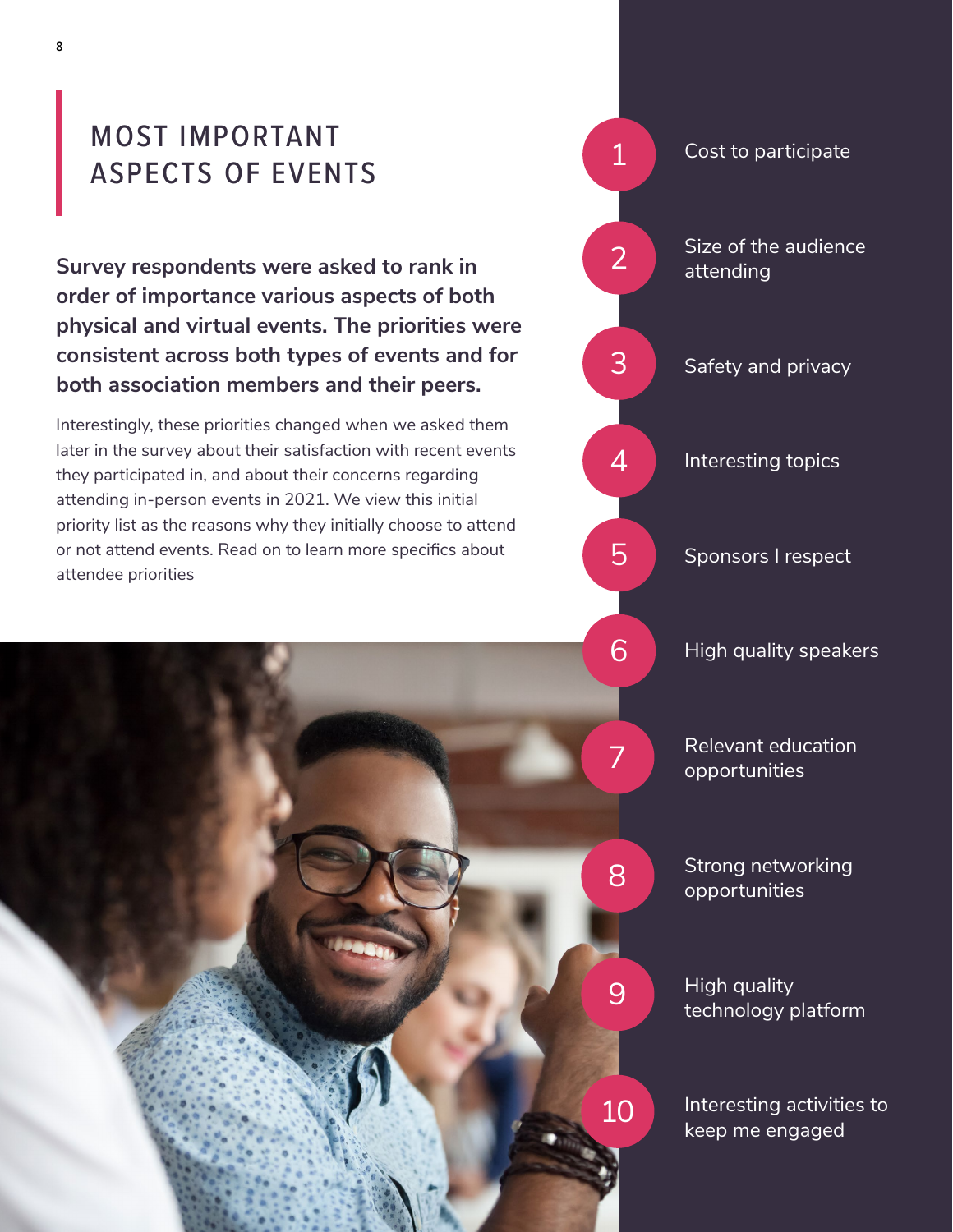### SATISFACTION WITH VIRTUAL EVENTS

# VIRTUAL EVENTS<br>Quality of content drives high<br>satisfaction for virtual events satisfaction for virtual events

- Association members gave virtual event hosts high marks for providing interesting topics, interesting activities to keep them engaged and high-quality speakers.
- They were less enthusiastic about the audience size and cost to participate.
- Improving access to content and networking before and after the event should be a focus for future virtual events.
- 1. Interesting topics
- 2. Safety and privacy
- 3. Interesting activities to keep me engaged
- 4. High quality speakers
- 5. High quality technology platform
- 6. Relevant education opportunities
- 7. Strong networking opportunities
- 8. Sponsors I respect
- 9. Access to networking and content before and after event
- 10. Size of the audience attending
- 11. Cost to participate

# NTS<br>Since PERSON SATISFACTION WITH IN-PERSON EVENTS

### Quality of speakers is a big differentiator in physical event satisfaction

- Association members gave inperson event hosts high marks for providing interesting topics, as well as relevant education opportunities and networking.
- They were less enthusiastic about the audience size and cost to participate.
- Quality of speakers ranked considerably lower for in-person events than for virtual events, likely due to the ease of virtual participation for top speakers whose schedules often make it difficult to travel to events.
- 1. Interesting topics
- 2. Safety and privacy
- 3. Relevant education opportunities
- 4. Strong networking opportunities
- 5. Interesting activities to keep me engaged
- 6. High quality technology platform
- 7. Sponsors I respect
- 8. Access to networking and content before and after event
- 9. Size of the audience attending
- 10. High quality speakers
- 11. Cost to participate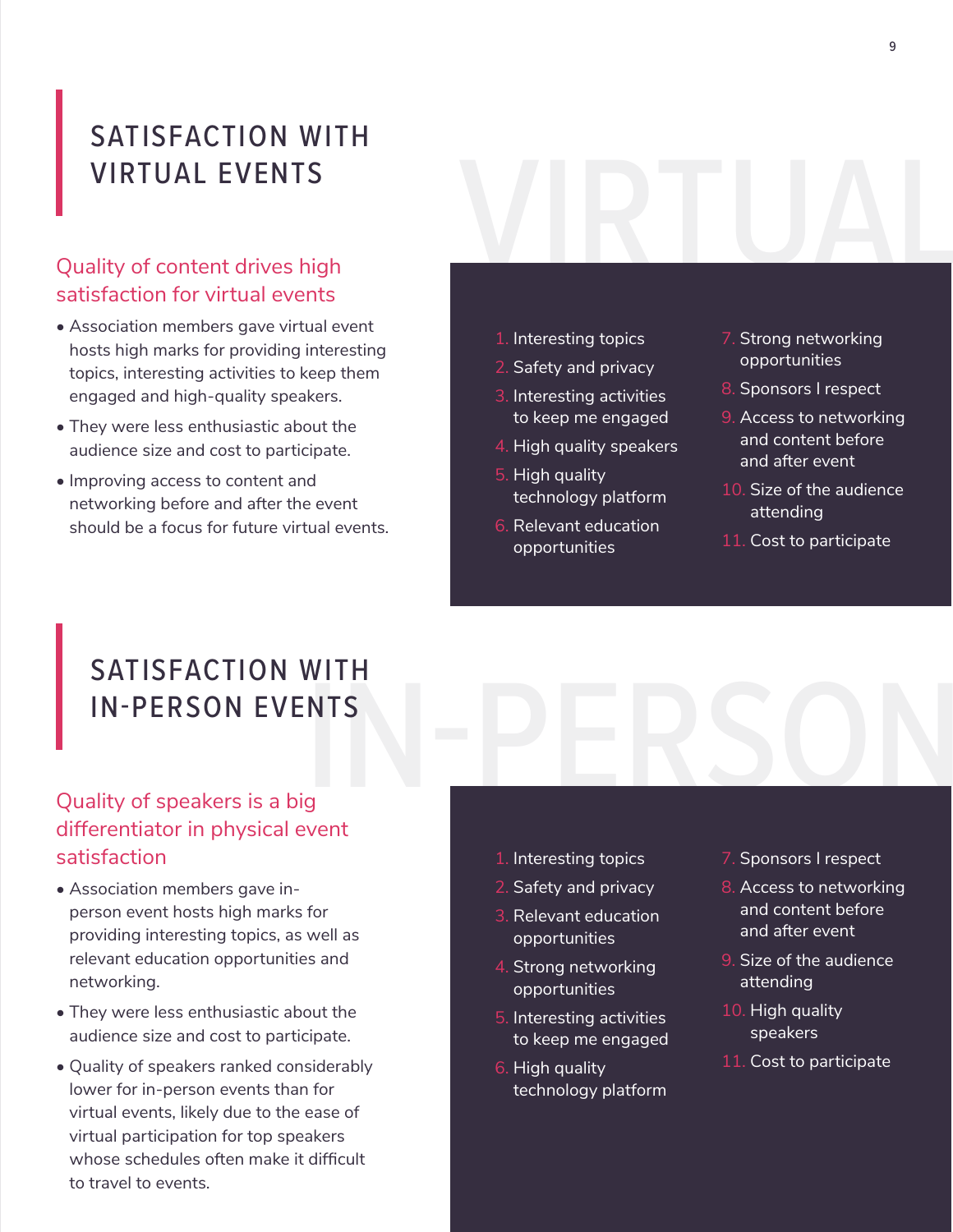### CONCERNS ON RETURN TO IN-PERSON EVENTS

- Association members are very or somewhat concerned about almost every aspect of physical events – much more concerned than their peers.
- Safety, time investment and uncertainty of the value of physical events over virtual events are the top concerns of association members. Now that

most association members have experienced at least one virtual event during the pandemic, it is likely that this is driving the uncertainty about the value of attending physical events. We recommend validating member interest in attending physical vs. virtual events to determine where to invest resources.

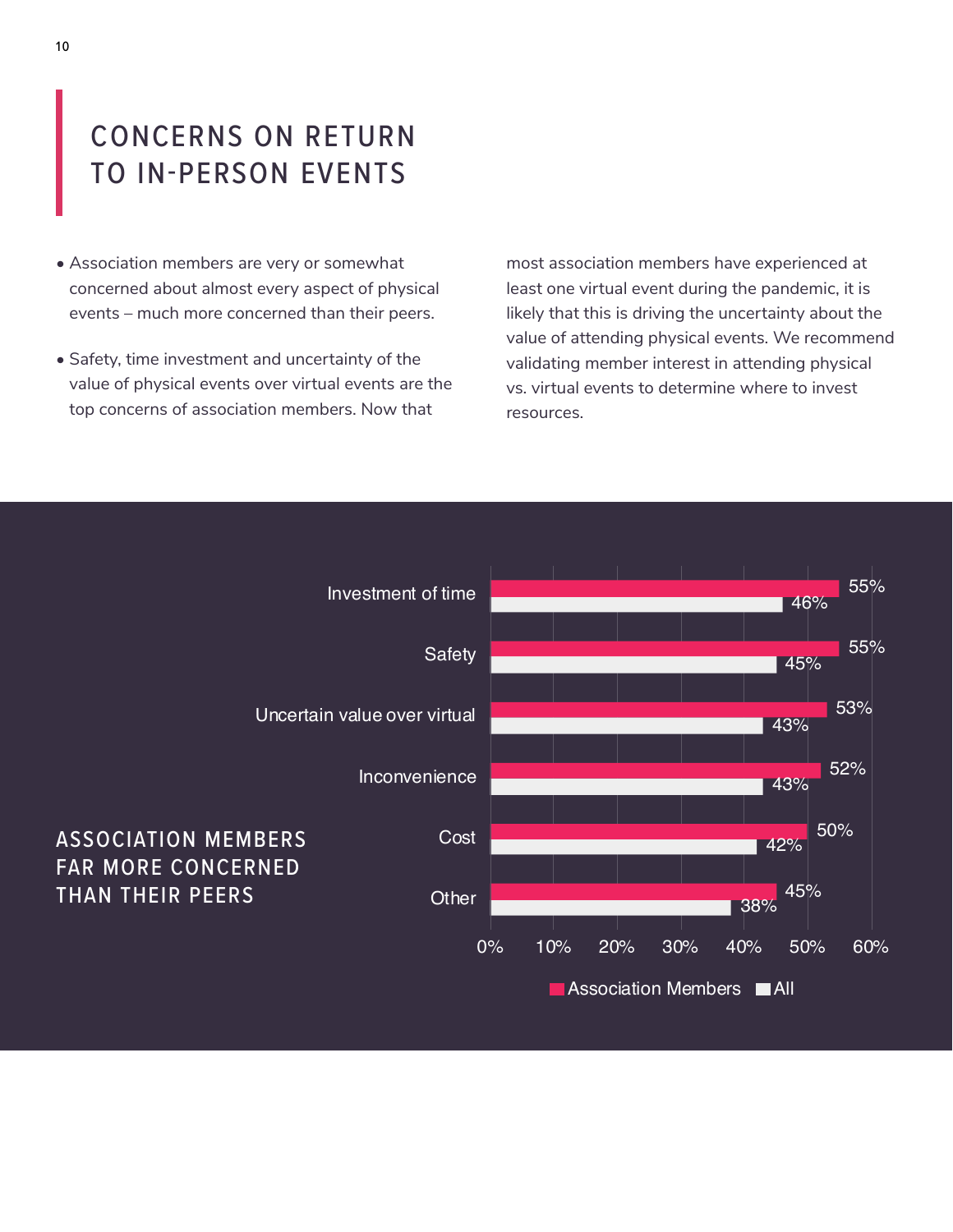### MEMBER ENGAGEMENT AFTER PANDEMIC YEAR

#### 74% of association members report impact on engagement due to COVID

- 56% of association members are somewhat or significantly more engaged with their association than before COVID-19, similar to the engagement levels of their non-association peers with other types of groups.
- 18-19% of both groups are less engaged than before the pandemic. This segment is the most likely not to renew their membership.

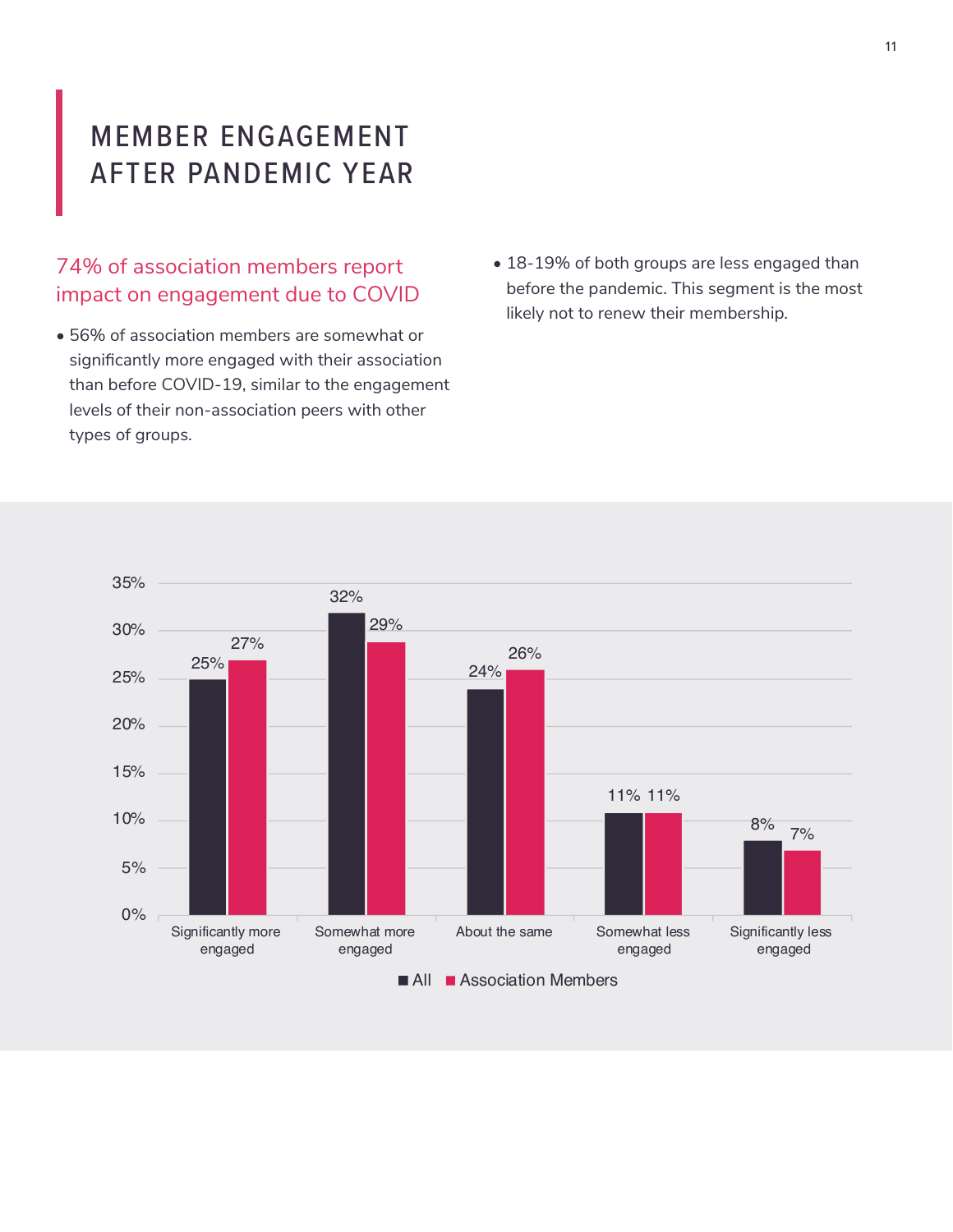### ASSOCIATION LEADERS EXPECTED ENGAGEMENT TO BE WORSE THAN ATTENDEES ARE INDICATING

- When we surveyed 200 association managers in February and March of 2021, 48% said they had seen slight or significant improvements in their community engagement over the past year and 29% said they had seen a drop in engagement.
- Our more positive feedback from association members may indicate a rebound in engagement, or that members are much more engaged than their associations are aware. Regardless, this is a more optimistic result that reduces the threat of membership losses for associations.
- Many association managers indicated they had lost members and enthusiasm due to COVID-19 and that relationships are not as strong via virtual/remote communication. We see reason for optimism that a stronger focus on a digital-first member experience and more frequent quality events – both virtual and physical – can improve both member retention and recruiting.



MEMBER ENGAGEMENT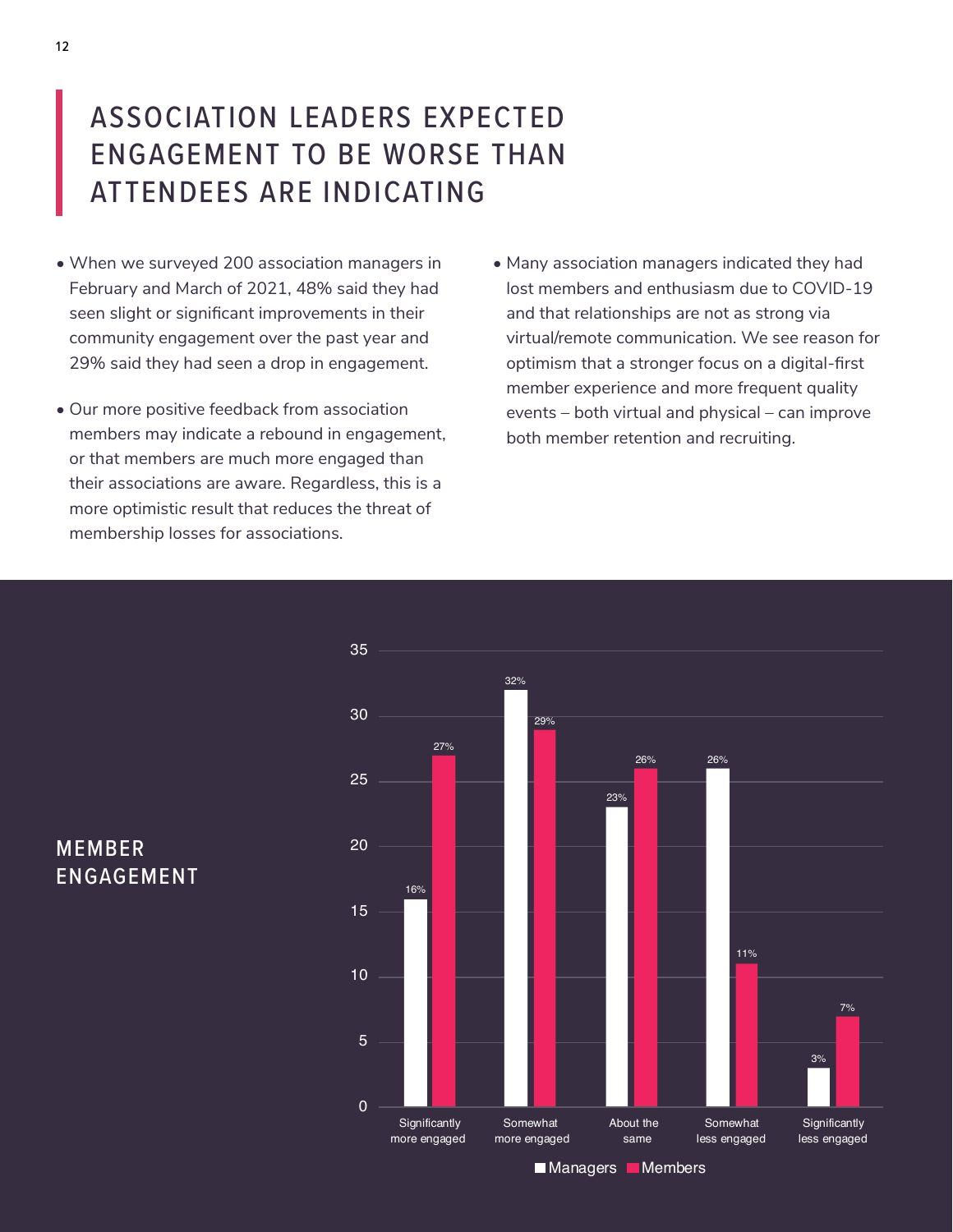# CONCLUSION

**Association members still crave opportunities to learn, grow as professionals and network with one another. However, they're open to those experiences being delivered in a variety of ways.** 

**As associations consider the future of member experience, it's clear that now is the time to shift in a new direction.**

**The pandemic accelerated digital transformation in all aspects of our work and our lives, and your members want more on-demand access to content and collaboration than ever before. Evaluate how well your technology is meeting your members' expectations and enabling your internal processes. Map the moments that matter, and reimagine your approach to attracting and retaining your members.** 

### **CONTACT US FOR A COMPLIMENTARY CONSULTATION TODAY.**